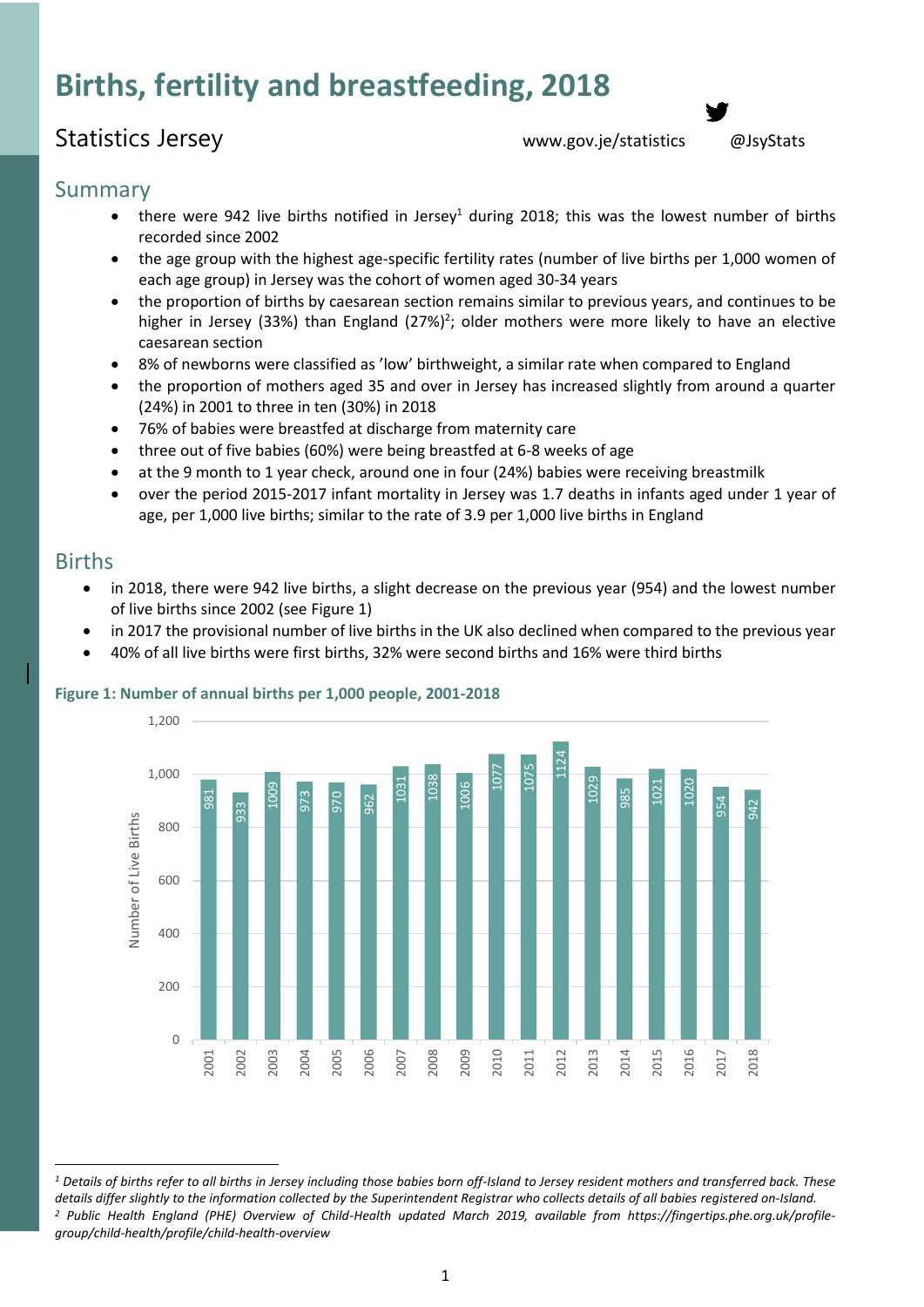# Crude birth rate

The crude birth rate is the number of live births in a year per 1,000 people in the population.

- the crude birth rate in Jersey decreased slightly from 11.4 births per 1,000 people in 2012 to 8.9 per 1,000 people in 2018
- in 2016, the [crude birth rate](https://ec.europa.eu/eurostat/statistics-explained/index.php?title=Glossary:Birth) in the European Union (EU-28) was 10.1 per 1,000 people<sup>3</sup>

# General fertility rate

The general fertility rate (GFR) is defined as the number of live births in a year per 1,000 women aged 15-44 years in the population<sup>4</sup>.

The GFR is a more considered way to measure fertility than the crude birth rate because the general fertility rate is not affected by changes in the size in sub-groups of the population which generally would not bear children (such as pensioners).

- the general fertility rate shows a similar pattern to the crude birth rate since the turn of the century, although slightly less pronounced
- in 2018, for every 1,000 women of childbearing age (defined for the GFR as those aged 15 to 44 years) there were 47 births
- for comparison, the general fertility rate in England was 63 per 1,000 women of childbearing age in 2016

#### **Figure 2: General fertility rate and crude birth rate, 2001-2018, Jersey**



### Total fertility rate (TFR)

The total fertility rate (TFR) refers to the total number of children born to a woman in her life time if she were subject to the current rates of age-specific fertility in the population. See Table 1 to show how the rate has been calculated for 2016-2018.

The TFR is affected both by the number of children women have across their child-bearing years as well as the specific timing. The TFR will fall if women start having fewer children overall, but it will also fall if women generally start delaying child-bearing to later years. Similarly, a rise in TFR could be due to women having more children, and/or women moving towards having children earlier in their life.

 $\overline{a}$ 

*<sup>3</sup> Eurostat, Fertility statistics, Europa.eu*

<sup>4</sup> *Number of females in each age-group were estimated using Statistics Jersey's population projections data*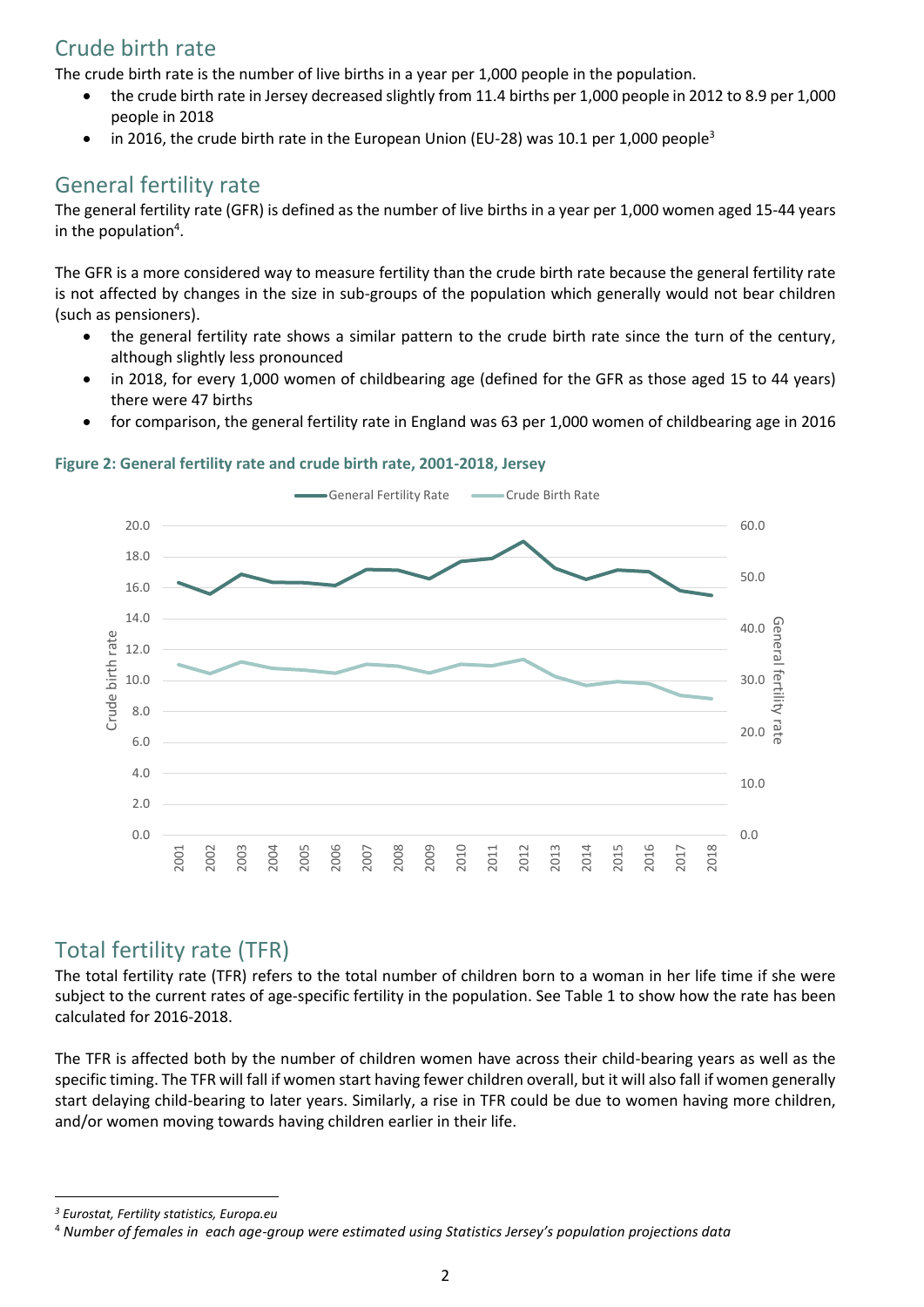#### **Table 1: Calculating the Total Fertility Rate (TFR) for Jersey, 2016-2018**

| Age of women<br>(years) | Estimated number of<br>women<br>in age group | Births to women<br>in age group* | Age specific birth rate<br>= births to women in<br>age group / number of<br>women in age group |
|-------------------------|----------------------------------------------|----------------------------------|------------------------------------------------------------------------------------------------|
| $15 - 19$               | 8,280                                        | 33                               | 0.00                                                                                           |
| $20 - 24$               | 8,720                                        | 238                              | 0.03                                                                                           |
| $25 - 29$               | 10,240                                       | 622                              | 0.06                                                                                           |
| 30-34                   | 10,480                                       | 1,104                            | 0.11                                                                                           |
| 35-39                   | 11,240                                       | 733                              | 0.07                                                                                           |
| $40 - 44$               | 10,920                                       | 183                              | 0.02                                                                                           |
|                         |                                              | Sum                              | 0.28                                                                                           |
|                         |                                              | $TFR = Sum \times 5$             | 1.40                                                                                           |

*\*the small number of births to women aged 45 years and over are included in the number of births to women aged 40-44 years*

#### the TFR in 2016-18 was 1.40 births per woman (or 1,400 births per 1,000 women)



#### **Figure 3: Average number of live births and total fertility rate (TFR), 3 year periods, 2001-03 to 2016-18, Jersey**

- between 2004-2006 and 2010-2012 the total fertility rate (TFR) increased slightly from 1.40 to 1.62 (see Figure 3)
- during the period 2010-2012 to 2016-2018, the TFR returned to a similar level to that at the beginning of the century
- the TFR in England has declined over the previous five years (from 1.94 in 2012 to 1.76 children per woman in  $2017$ <sup>5</sup>

 $\overline{\phantom{a}}$ 

<sup>5</sup> *ONS Births in England and Wales: 2017*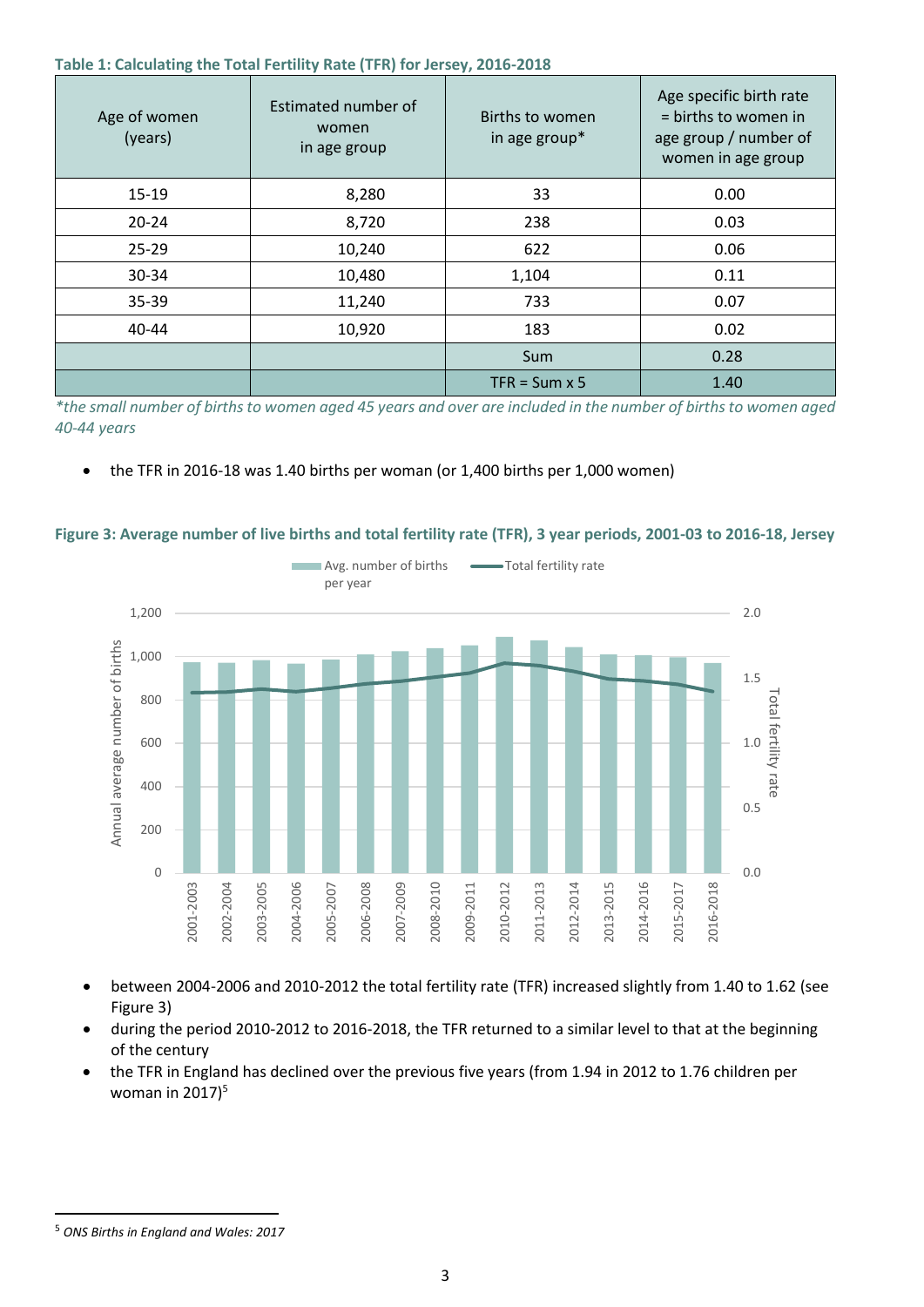# Age of mothers

- the mean average age of all mothers giving birth in Jersey during 2018 was 32.4 years; in England and Wales the mean age of women at childbirth was 30.5 years<sup>6</sup> in 2017
- the mean average age of women having a first birth in Jersey in 2018 was 31.0 years; in England and Wales the mean age of first time mothers was 28.8 years in 2017
- the proportion of mothers aged 35 and over in Jersey has increased slightly from around a quarter (24%) in 2000 to three in ten (30%) in 2018 (see Figure 4)
- in England, the proportion of mothers aged 35 and over was significantly lower (22%) in financial year 2016-2017 $^7$  than the 2018 figure for Jersey (30%)

#### **Figure 4: Proportion of mothers in Jersey aged 35 years or over at the time of birth 2000-2018**



Table 2 shows the comparative figures for the proportion of mothers aged 35 years and over in Jersey, the EU and selected European countries for 2015 (the year for which comparison data is most recently available).

 Jersey has a higher proportion than the EU average, Poland, France, the UK and Portugal; and a lower proportion than Spain

**Table 2: Proportion of mothers aged 35 years or over at the time of birth, European countries and Jersey 2015**

| <b>Country</b>          | <b>Percentage of mothers</b><br>aged 35 or over |
|-------------------------|-------------------------------------------------|
| <b>Poland</b>           | 15.4                                            |
| <b>France</b>           | 19.0                                            |
| <b>UK</b>               | 21.5                                            |
| EU average <sup>8</sup> | 24.0                                            |
| Portugal                | 29.6                                            |
| Jersey                  | 33.8                                            |
| <b>Ireland</b>          | 34.5                                            |
| <b>Spain</b>            | 37.7                                            |

*Source: Statistics Jersey and WHO Europe Region<sup>9</sup>*

 $\overline{a}$ 

*<sup>6</sup> www.ons.gov.uk*

*<sup>7</sup> Public Health England (PHE) Overview of Child-Health updated March 2019, available from https://fingertips.phe.org.uk/profilegroup/child-health/profile/child-health-overview*

*<sup>8</sup> Does not include figures for Belgium, Italy, Malta and Slovakia which are at present unavailable for 2015*

*<sup>9</sup> World Health Organisation Europe Region, European health for all database, updated January 2019, available from http://gateway.euro.who.int/en/hfa-explorer/*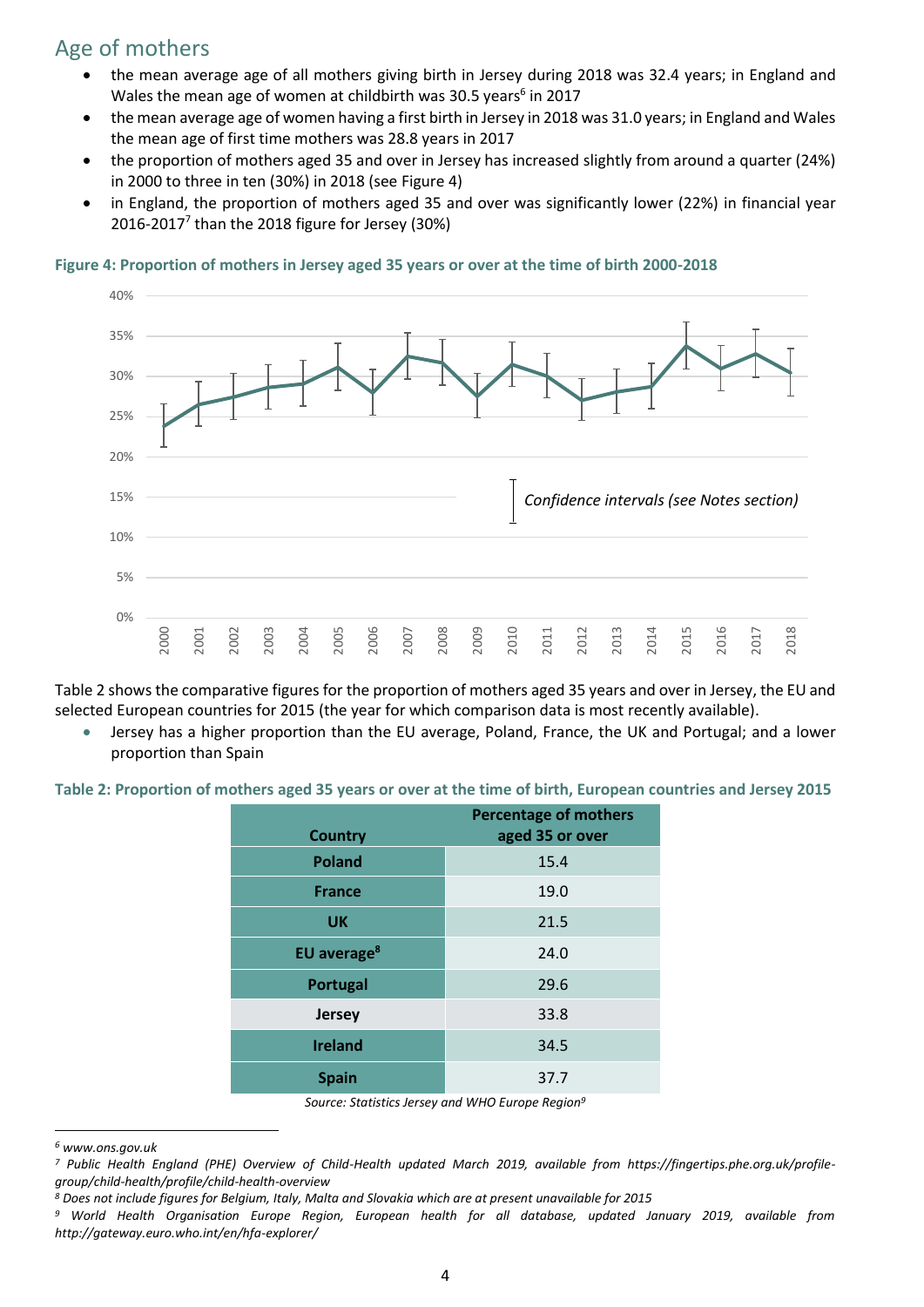### Teenage mothers under 18 years of age

- since 2000 there has been an average of 5 births per year where the mother has been under 18 years; over the period 2016-2018, less than 1% (0.2%) of births were to mothers aged under 18 years
- the proportion of teenage mothers in Jersey was lower than in England (0.7%) $^{10}$

### Teenage mothers under 20 years of age

The World Health Organisation defines teenage pregnancy as the proportion of births to mothers under 20 years of age<sup>11</sup>. Using this definition and data from a similar time period, Table 3 shows the comparative figures for teenage pregnancies across Jersey, the EU and selected European countries.

 Jersey has a lower proportion than the EU average, Poland, Portugal and the UK; and a similar proportion to France, Ireland and Spain

**Table 3: Proportion of teenage mothers (aged under 20), European countries (2015) and Jersey (2015-2017)**

| <b>Country</b>    | <b>Percentage of mothers</b><br>under 20 years of age |
|-------------------|-------------------------------------------------------|
| <b>Jersey</b>     | 1.5                                                   |
| <b>France</b>     | 1.8                                                   |
| <b>Ireland</b>    | 1.8                                                   |
| <b>Spain</b>      | 2.0                                                   |
| <b>EU</b> average | 2.7                                                   |
| Portugal          | 2.7                                                   |
| <b>Poland</b>     | 3.3                                                   |
| <b>UK</b>         | 3.5                                                   |

*Note: Jersey data is for three years due to small numbers: Source: Statistics Jersey and WHO Europe Region<sup>12</sup>*

### Age-specific fertility rates

- since 2001, the age group with the highest age-specific fertility rate in Jersey has been women aged 30-34 years
- in 2018 the rates decreased, or remained stable, for every age category (Figure 5)
- rates have decreased to the lowest recorded since 2001 for women aged 29 years and under

**Figure 5: Age-specific fertility rates (3 year averages), 2001-03 to 2016-2018, Jersey**



*<sup>10</sup> Public Health England (PHE) Overview of Child-Health updated March 2019, available from https://fingertips.phe.org.uk/profilegroup/child-health/profile/child-health-overview*

l

*<sup>11</sup> World Health Organisation, Factsheet - Adolescent pregnancy*

*<sup>12</sup> Public Health England, Pregnancy and Birth Benchmarking tool, updated March 2019, available from* 

*https://fingertips.phe.org.uk/profile-group/child-health/profile/child-health-pregnancy/*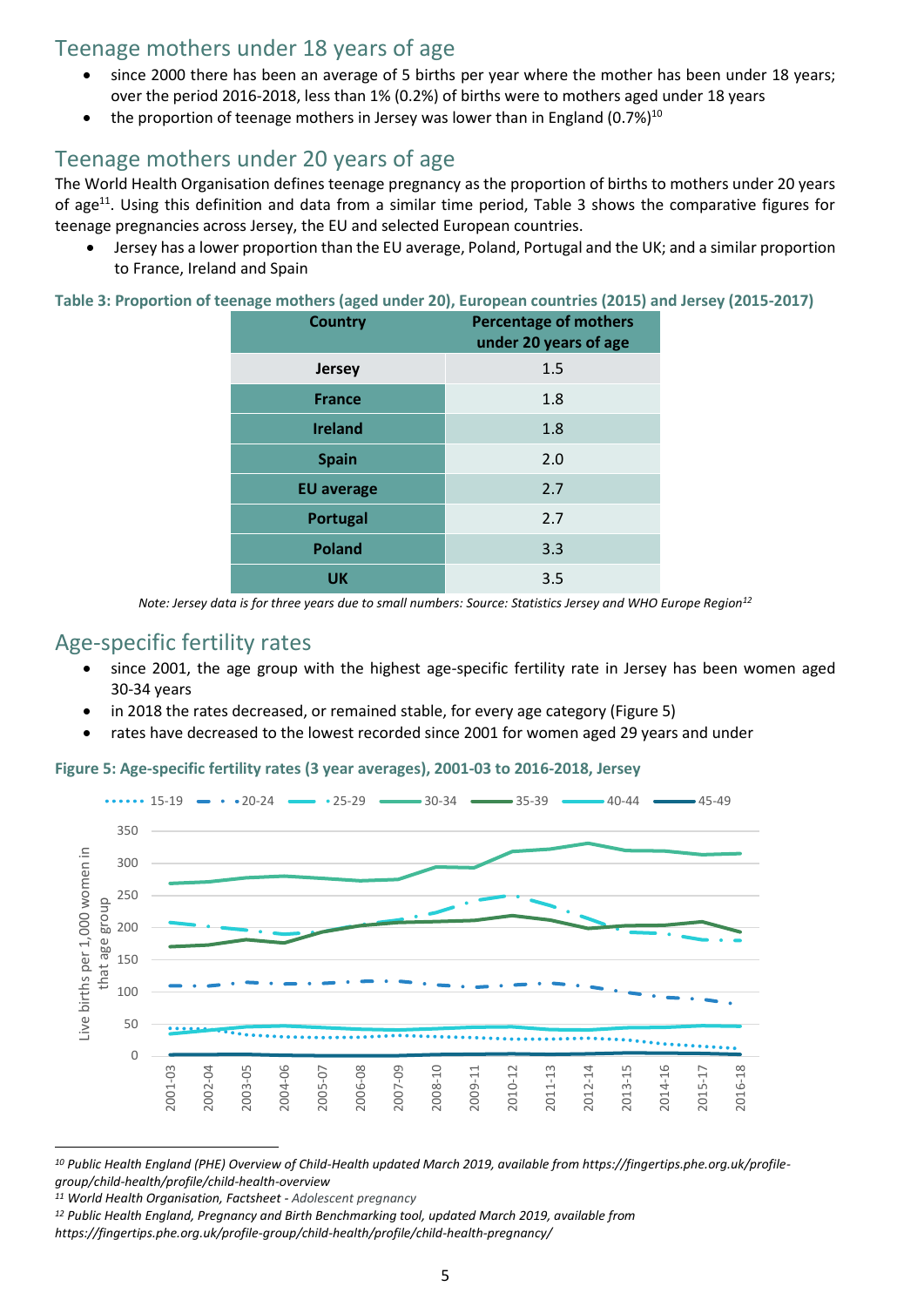### Caesarean sections

 $\overline{a}$ 

- one in three births (33%) in 2018 were delivered by caesarean section<sup>13</sup>
- the proportion of caesarean births have been slightly higher in the latest decade than at the beginning of the century, varying between 25% in 2000 and 34% in 2011 (see Figure 6)
- the proportion of caesarean births was significantly higher in Jersey than England (27%<sup>14</sup> of births in the financial year 2016-2017)



#### **Figure 6: Proportion of women having caesarean sections, by year, 2000-2018**

- over the three-year period 2016-2018, one in four mothers (25%) under the age of 25 gave birth via caesarean section, rising to one in two (51%) for mothers aged 40 and over (Figure 7)
- one in ten mothers aged under 30 (11%) had an elective caesarean in 2016-2018; around one in five (19%) of mothers in the 30-39 cohort, and around one in three (31%) of those aged over 40 had an elective caesarean

#### **Figure 7: Proportion of women having a caesarean section by age (three-year period, 2016 to 2018)**



*<sup>13</sup> Prior to 2015 and again in 2018, caesarean information was recorded on the child health system. In 2016 and 2017 caesarean information was no longer recorded on the child health system and information was taken from the TRAK system. This data only records numbers of caesarean sections, not numbers of live births. For these two years, the percentage was calculated by dividing the number of caesarean sections recorded on TRAK by the number of mothers giving birth to live babies* 

*<sup>14</sup> Public Health England, Overview of Child-Health, updated March 2019, available from fingertips.phe.org.uk/profile-group/childhealth/profile/child-health-overview/*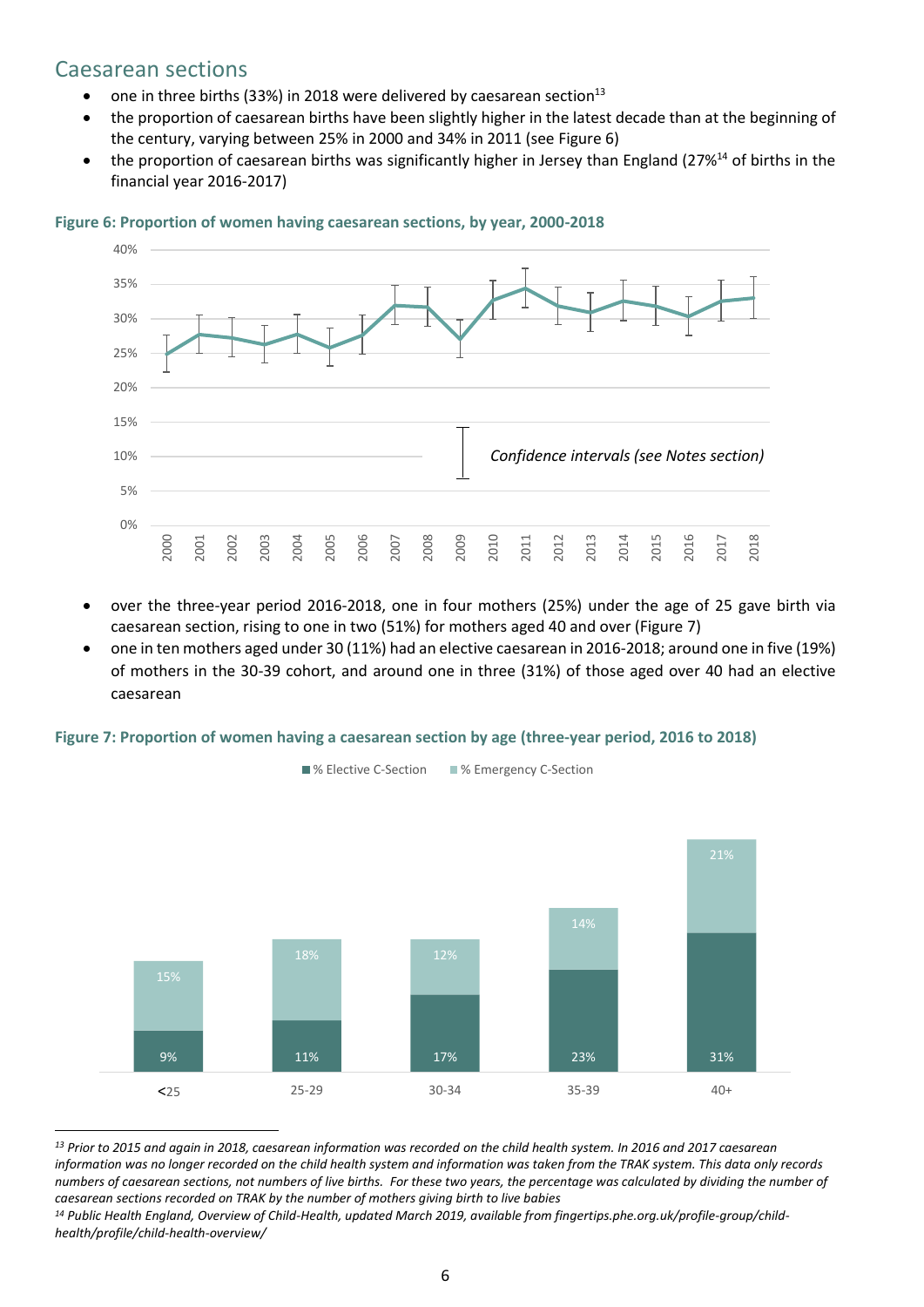in Jersey, around 300 out of every 1,000 live births were performed by caesarean section in 2018; Figure 8 shows the number of caesarean sections per 1,000 live births across OECD countries in 2016



#### **Figure 8: The number of caesarean sections per 1,000 births across OECD countries, 2016 or nearest year**

Source: Statistics Jersey and OECD *Health Statistics: Health care utilisation OECD (2019), Caesarean sections (indicator). doi: 10.1787/adc3c39f-en (Accessed on 22 February 2019)*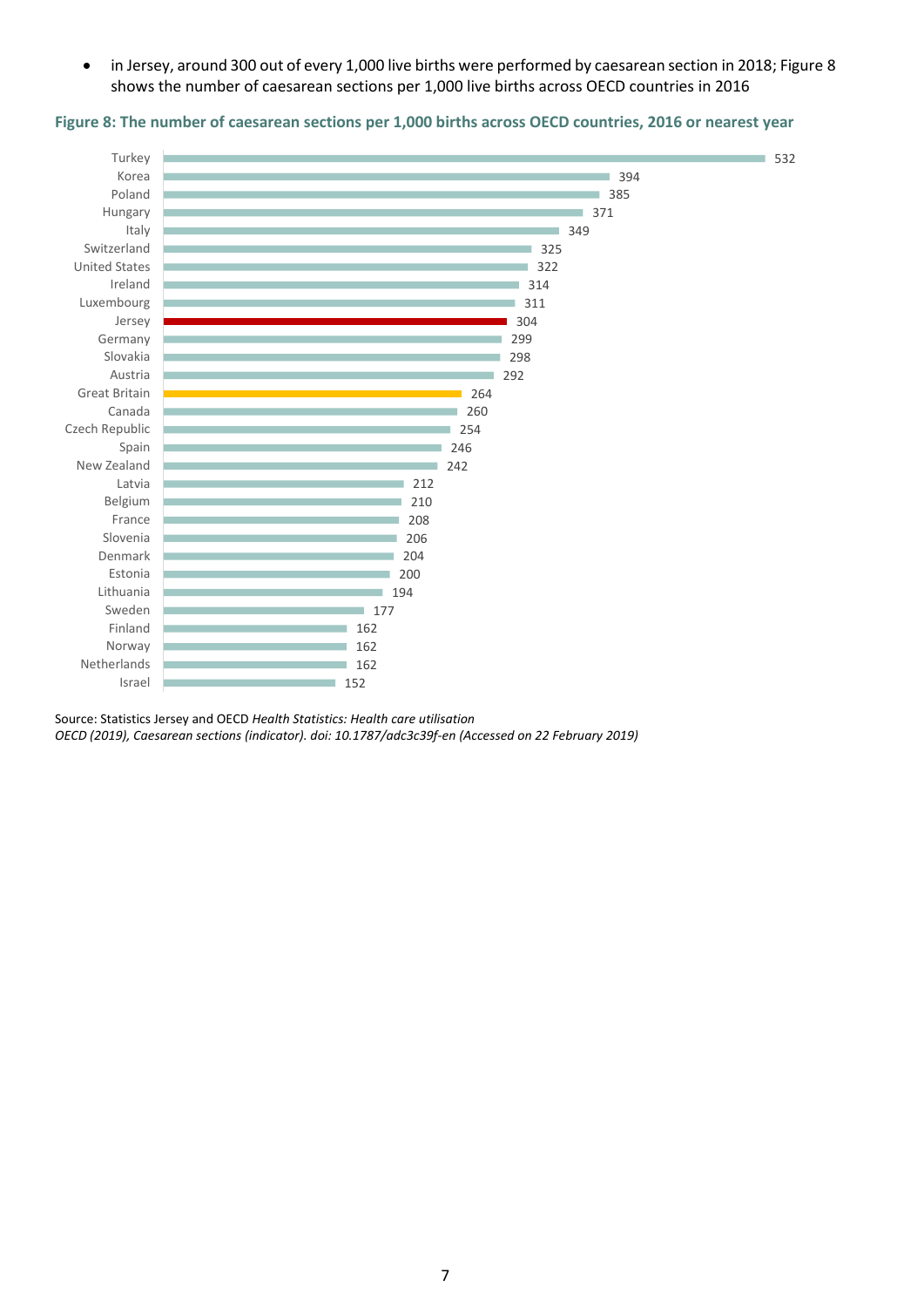### Birth weight

- in 2018, 20 newborn babies (2%) were considered small<sup>15</sup> for gestational age<sup>16</sup>, a proportion similar to that for England (3%)
- around 35 newborns in Jersey (4%) were large for gestational age (see Figure 9)
- in Jersey, 8% of newborns (around 90) were classified as 'low' birthweight<sup>17</sup> (under 2.5kg) in 2018; this is similar to the proportion of 'low' birthweight babies in England (7.3%) in 2016



#### **Figure 9: Proportion of all newborns who had small or large birthweight for gestational age, 2012-2018**

### Multiple births

l

- 24 mothers had a multiple birth in 2018 compared to 9 in 2017 (see Figure 10); 50 children were born as part of a multiple birth (twins, triplets etc.) compared to 18 children in 2017
- the rate of multiple births increased from 9.5 per 1,000 births in 2017 to 26.2 in 2018
- the rate of multiple births in Jersey in 2018 was significantly higher than the latest available rate for England (16.9 per 1,000 maternities)

#### **Figure 10: Multiple number of live births and multiple birth rate per 1,000 maternities, 2015-2018**



<sup>15</sup> Calculated using the LMS growth add-in charts based on the WHO – British 1990 birth cohort. A baby is considered to have a healthy *birthweight if it lies between the 5th and 95th centile of weight for their gestational age. Babies whose birthweights lie above the 95th centile are considered 'large for gestational age', while those below the 5th centile are considered 'small for gestational age' <sup>16</sup> Gestational age is estimated from first ultrasound scan or based on last menstrual period*

*<sup>17</sup> Low birthweight is a term used to describe babies who are born weighing less than 2.5kg*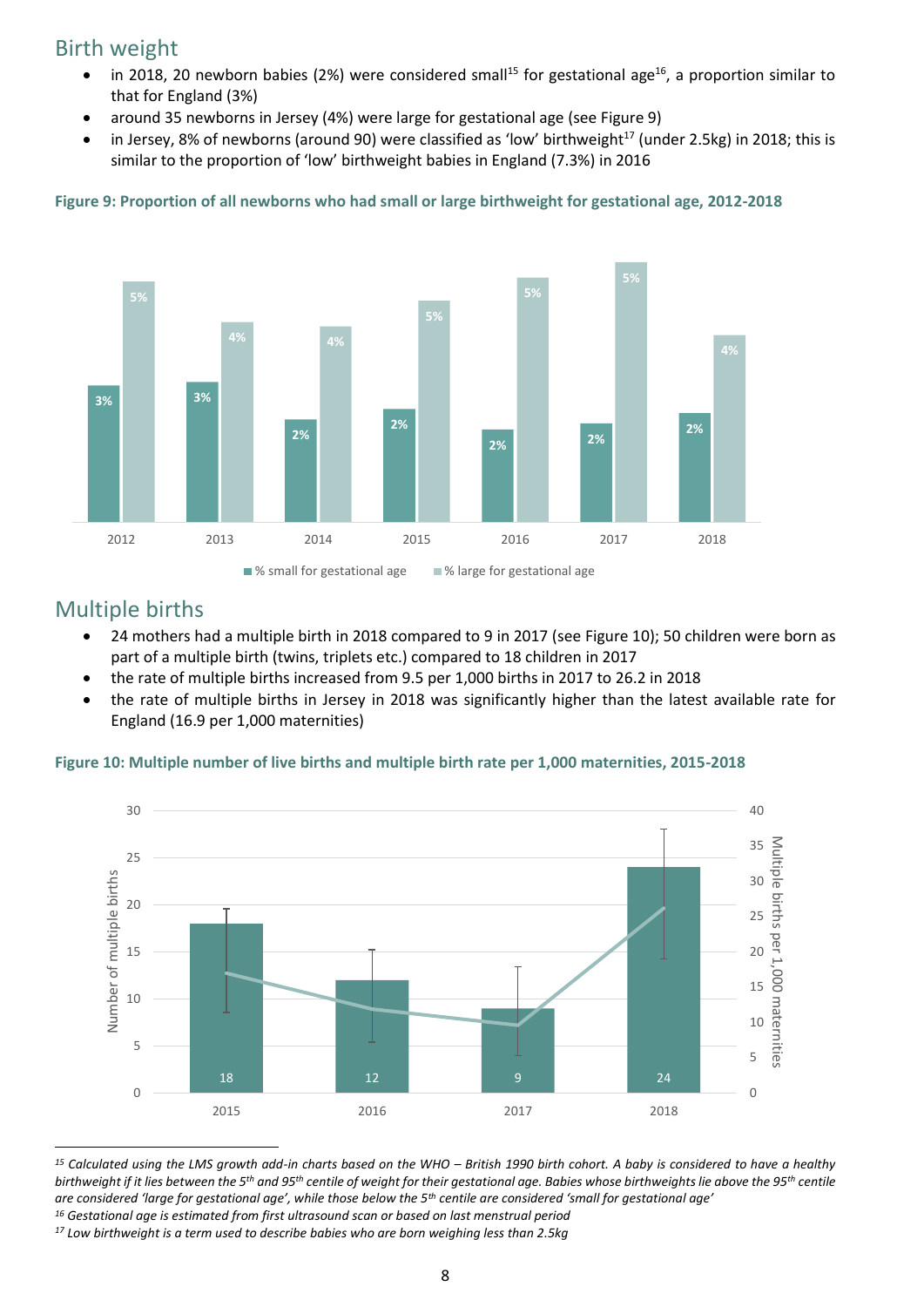# Breastfeeding patterns

# Breastfeeding at discharge<sup>18</sup>

- over three-quarters (76%) of mothers breastfed their babies at discharge from maternity in 2018; a similar proportion seen each year since 2010
- the proportion of those breastfeeding at discharge in Jersey was similar to the average for breastfeeding initiation in England for the financial year 2016-17 (74.5%); the English regions<sup>19</sup> range from 37.9% to 96.7%
- at discharge, babies whose mothers were younger were less likely to have been breastfed; breastfeeding rates among mothers aged 30 years and older were significantly higher than those of younger mothers (see Figure 11)





### Breastfeeding at 6-8 weeks

 $\overline{\phantom{a}}$ 

- in 2018, the proportion of mothers who were breastfeeding at 6-8 weeks after birth was 60% (42% exclusively, and 18% partially), see Figure 12; rates for breastfeeding babies between 6 and 8 weeks old have remained essentially unchanged for the past five years
- the rate in Jersey is higher than England where breastfeeding prevalence at 6-8 weeks was 43% on average for 2017-2018 financial year (including both partial and total breastfeeding); rates in England ranged from 19% to 82% across the English regions<sup>20</sup>

*<sup>18</sup> Breastfeeding at birth is the proportion of mothers who give their babies breastmilk soon after delivery, and was the measure used from 2010 to 2014. From October 2015, mothers in Jersey have been assessed on whether they were breastfeeding on discharge, a change from the previous assessment of 'feeding initiated at birth' which was defined as the 48 hours following delivery. In practice, these two definitions of breastfeeding at birth are very similar.* 

*<sup>19</sup> Public Health England, Overview of Child-Health, Updated February 2019, available from: fingertips.phe.org.uk/profile-group/childhealth/profile/child-health-overview*

<sup>&</sup>lt;sup>20</sup> Public Health England, Overview of Child-Health, Updated February 2019, available from: fingertips.phe.org.uk/profile-group/childhealth/profile/child-health-overview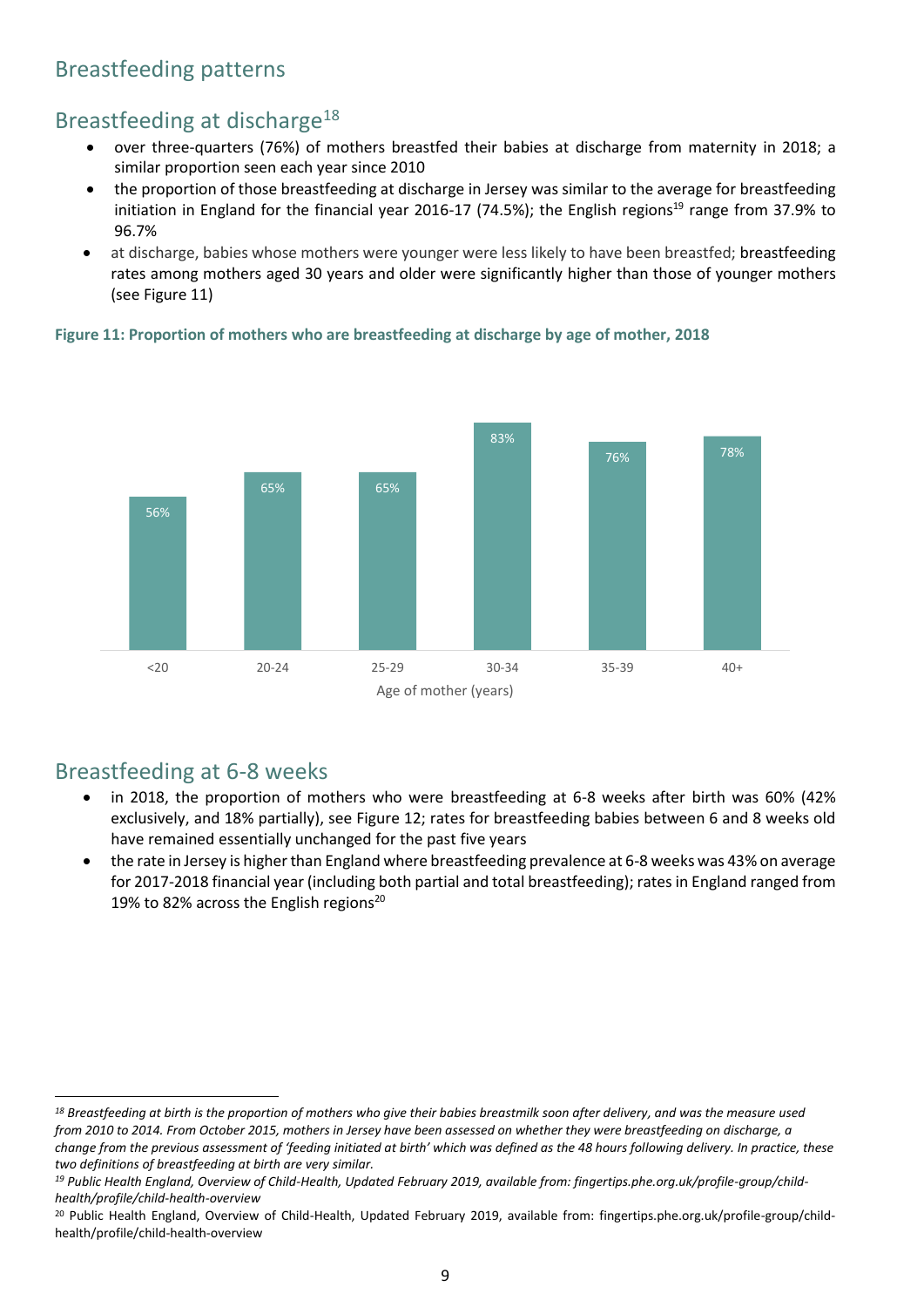#### **Figure 12: Proportion of babies who are breastfed at 6-8 weeks, 2011-2018\***



*\*Numbers may not sum due to rounding*

 breastfeeding rates at 6-8 weeks are lowest among mothers aged under 25 years (42%) and highest among mothers aged 30-34 years (68%), as shown in Figure 13

#### **Figure 13: Proportion of babies who are breastfed at 6-8 weeks old by age of the mother, 2018**



### Breastfeeding at 9 months to 1 year

- around 820 developmental checks were carried out by Family Nursing and Home Care health visitors in 2018 (at babies' ages of 9 months – 1 year), and a 'feeding status' recorded for 810 of them
- a quarter of children (23%) were still being breastfed at 9 months 1 year; a fifth of children (22%) were exclusively receiving breastmilk, with a further 2% receiving a combination of breast and formula milk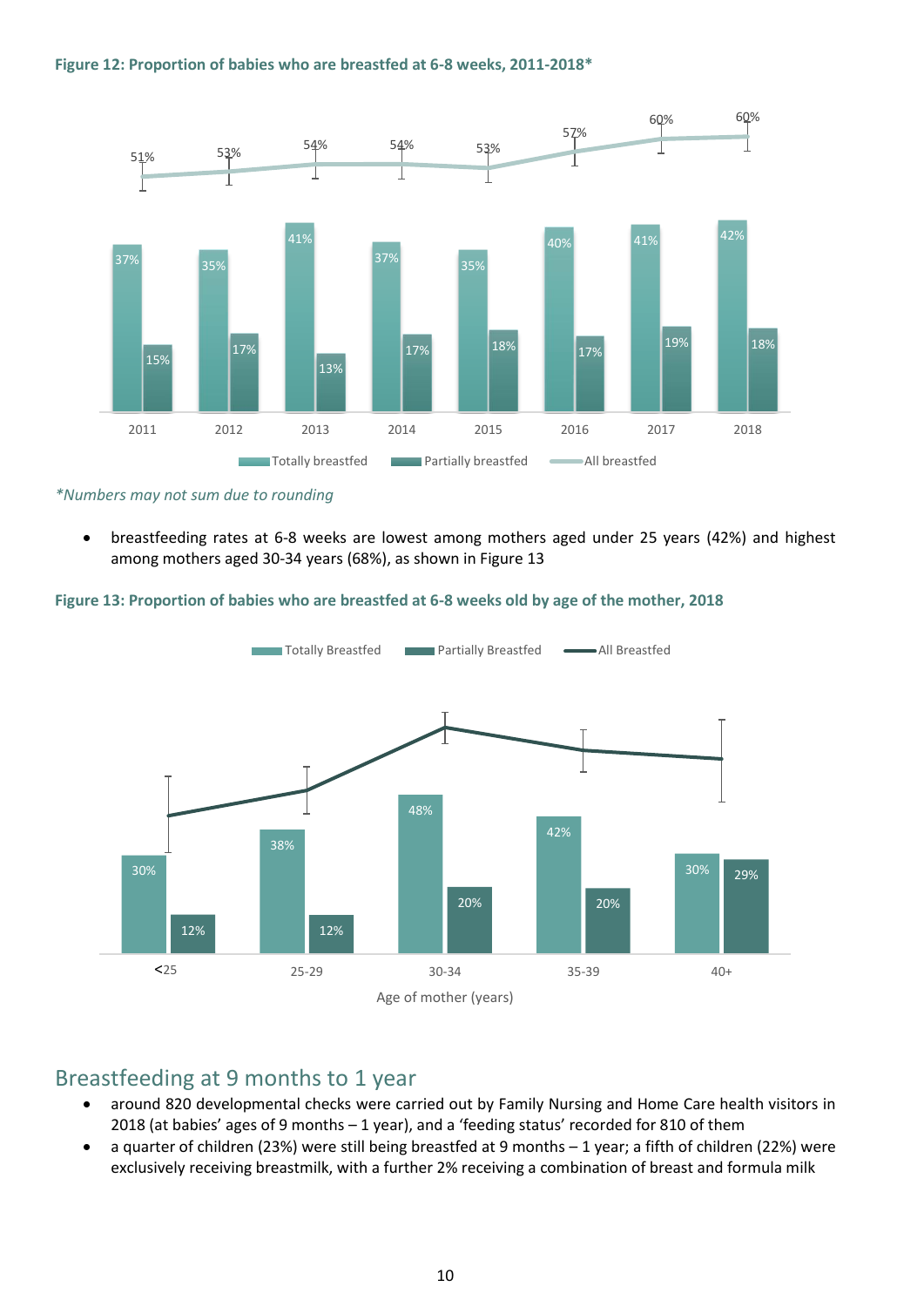# Hospital admissions

- over the period 2016-2018 in Jersey, the average number of infants (aged under 1) admitted to hospital for medical care was around 180 per year
- one in five (20%) admissions for those aged under 1 were primarily caused by infections of the respiratory tract, a rate of 328 admissions per 10,000 population per year; this rate is significantly lower than the English rate of 625 admissions per 10,000 population (see Figure 14)
- the rate of admissions primarily due to gastroenteritis in those aged under 1 was 59 per 10,000 population, which is significantly lower than the English rate of 177 per 10,000





*Source: Statistics Jersey and Public Health England*

*Note: Based on primary diagnosis; Jersey data 2016-2018, English data 2016/17*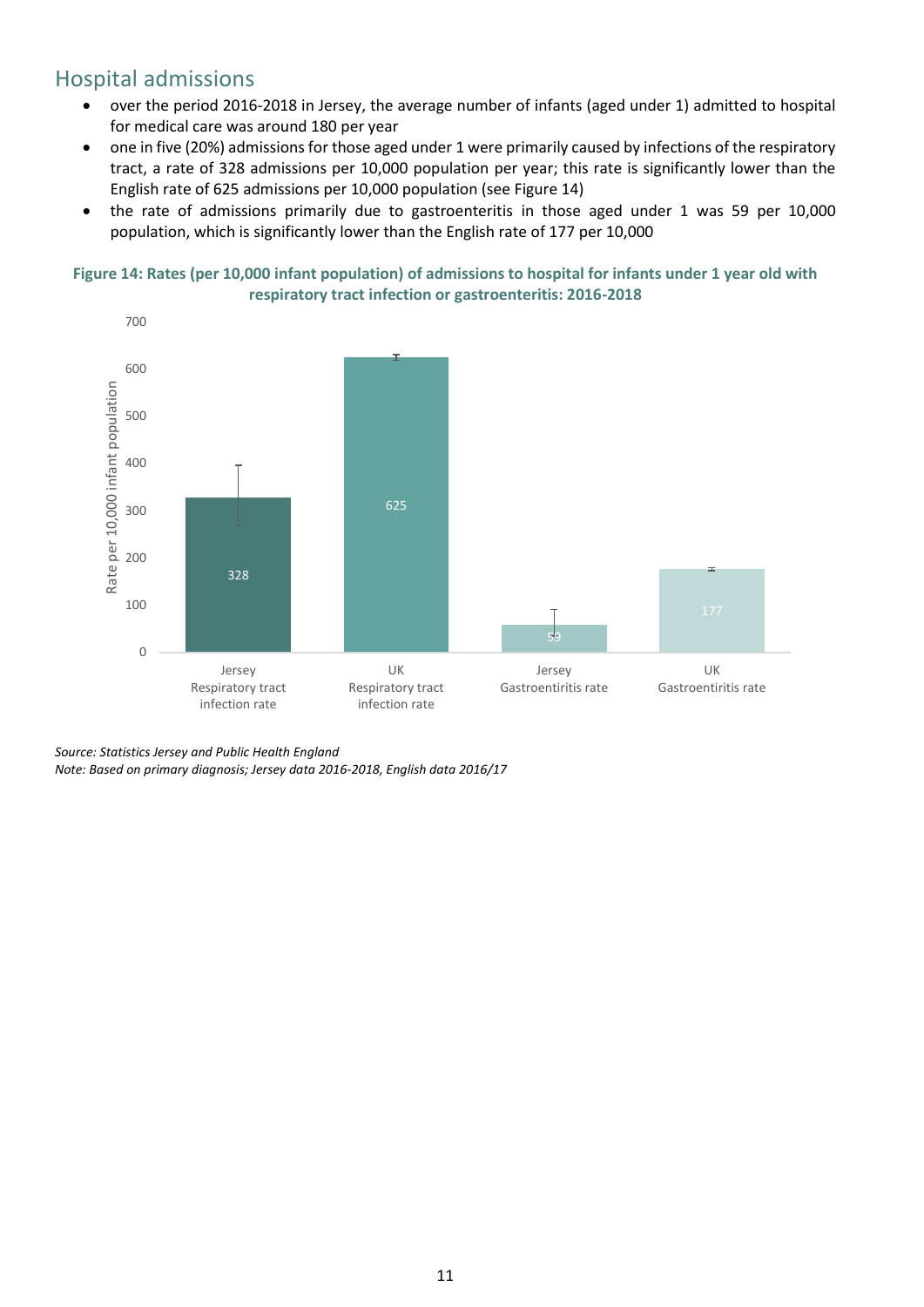# Infant mortality

 $\overline{\phantom{a}}$ 

- $\bullet$  the infant mortality rate<sup>21</sup> for Jersey was 1.7 per 1,000 live births during the three-year period 2015-2017; the rate was similar to those reported in previous periods (Figure 15)
- over the last decade (2009-2018) 89% of all deaths of children under five years old have occurred within the first year of life
- the latest English infant mortality rate (2015-2017) of 3.9 per 1,000 live births (confidence intervals ranging from 3.8 to 4.0)<sup>22</sup> is similar to that in Jersey



#### **Figure 15: Infant mortality rate, per 1,000 live births (3 year average), 2000-2017**

<sup>&</sup>lt;sup>21</sup> The infant mortality rate is defined as the number of deaths to children under 1 year, divided by the number of live births in that year. At the time of publication, complete mortality data for Jersey is only available up to 2017.

<sup>&</sup>lt;sup>22</sup> Public Health England, Child and Maternal Health, Updated February 2019, available from: fingertips.phe.org.uk/profile-group/childhealth/profile/child-health-overview